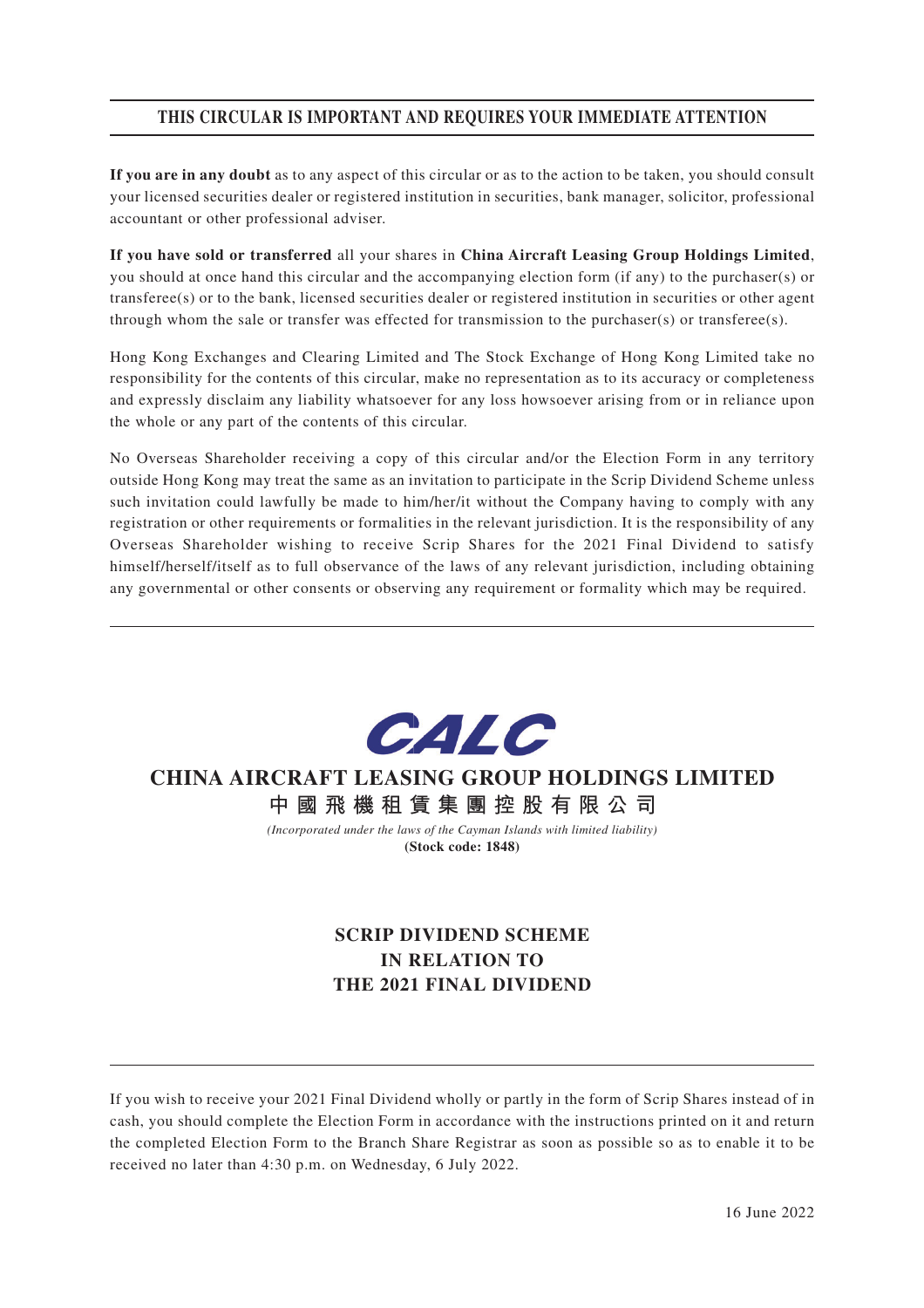# **CONTENTS**

## *Page*

| $\mathbf{ii}$                |                                                 |        |  |  |  |
|------------------------------|-------------------------------------------------|--------|--|--|--|
| 1                            |                                                 |        |  |  |  |
| <b>Letter from the Board</b> |                                                 |        |  |  |  |
|                              |                                                 | 3      |  |  |  |
|                              |                                                 | 4      |  |  |  |
|                              |                                                 | 5      |  |  |  |
|                              |                                                 | 5      |  |  |  |
|                              |                                                 | 5      |  |  |  |
|                              |                                                 | 6      |  |  |  |
|                              |                                                 | $\tau$ |  |  |  |
|                              | Stock Exchange listing, clearing and settlement | 8      |  |  |  |
|                              |                                                 | 9      |  |  |  |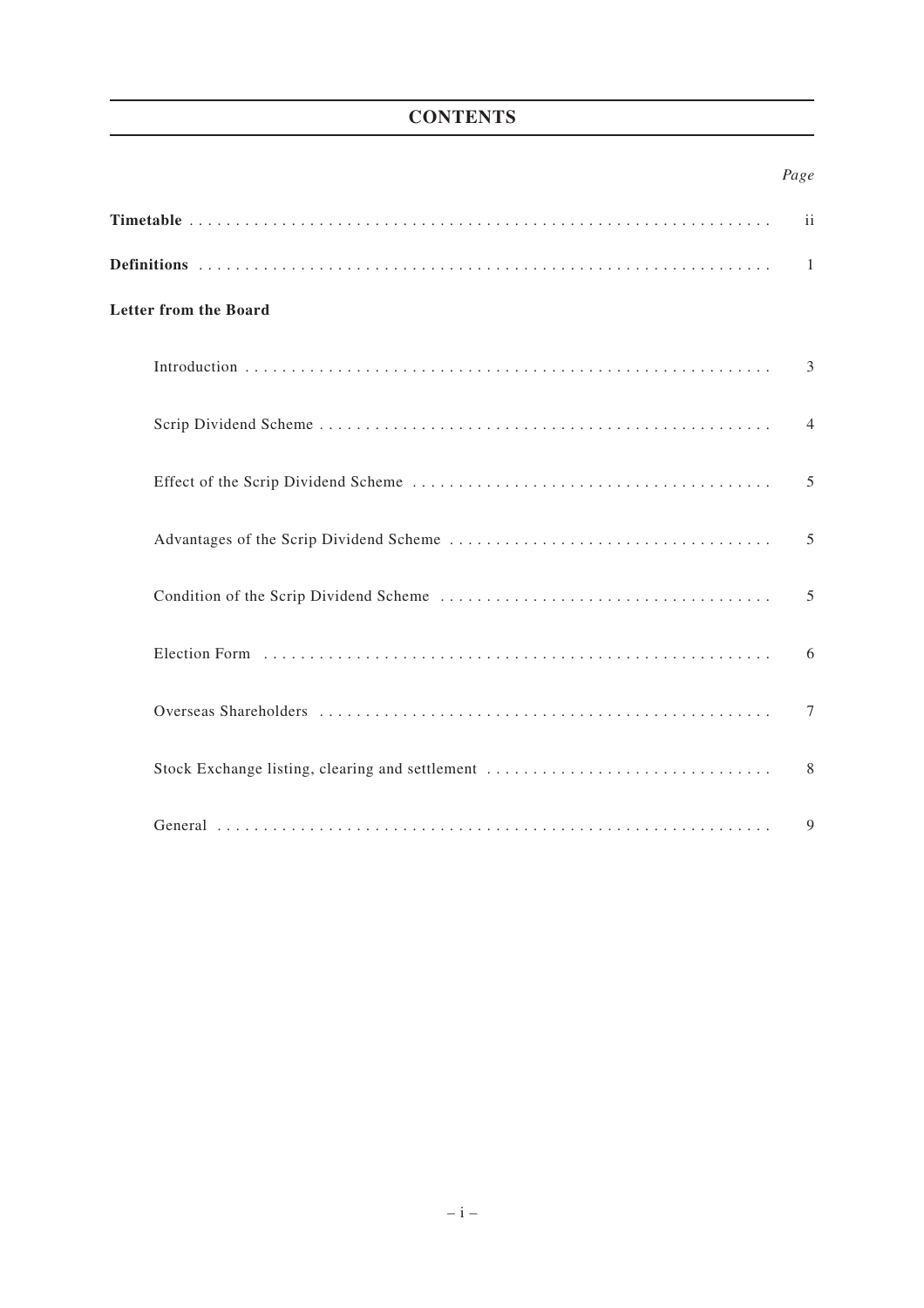## **TIMETABLE**

| The following is a summary of the events in relation to the Scrip Dividend Scheme in the form of |
|--------------------------------------------------------------------------------------------------|
| a timetable:                                                                                     |
|                                                                                                  |
|                                                                                                  |
| Latest time to lodge transfer documents                                                          |
| for registration with the Branch Share Registrar                                                 |
| 31 May 2022                                                                                      |
| Closure of the Register of Members for the purpose of                                            |
| determining Shareholders' respective entitlements                                                |
|                                                                                                  |
| to Tuesday, 7 June 2022                                                                          |
| (both days inclusive)                                                                            |
|                                                                                                  |
| Latest time for return of the Election Forms                                                     |
|                                                                                                  |
| 6 July 2022                                                                                      |
| Despatch of cheques for cash dividend and/or                                                     |
| definitive certificates for Scrip Shares                                                         |
|                                                                                                  |
| Expected first day of dealings in Scrip Shares  Friday, 29 July 2022                             |
| (subject to the                                                                                  |
| proper receipt of                                                                                |
| definitive certificates for                                                                      |
| the Scrip Shares by                                                                              |
| the relevant Eligible Shareholders)                                                              |

#### *Notes:*

1. All references to dates and time in this circular are to Hong Kong dates and time.

2. If there is a tropical cyclone warning signal number 8 or above, or "extreme conditions" caused by super typhoons, or a "black" rainstorm warning signal in force in Hong Kong at or at any time prior to 4:30 p.m. on Wednesday, 6 July 2022, the deadline for return of the Election Forms will be extended. Further information is set out in the section headed "Letter from the Board – Election Form" in this circular.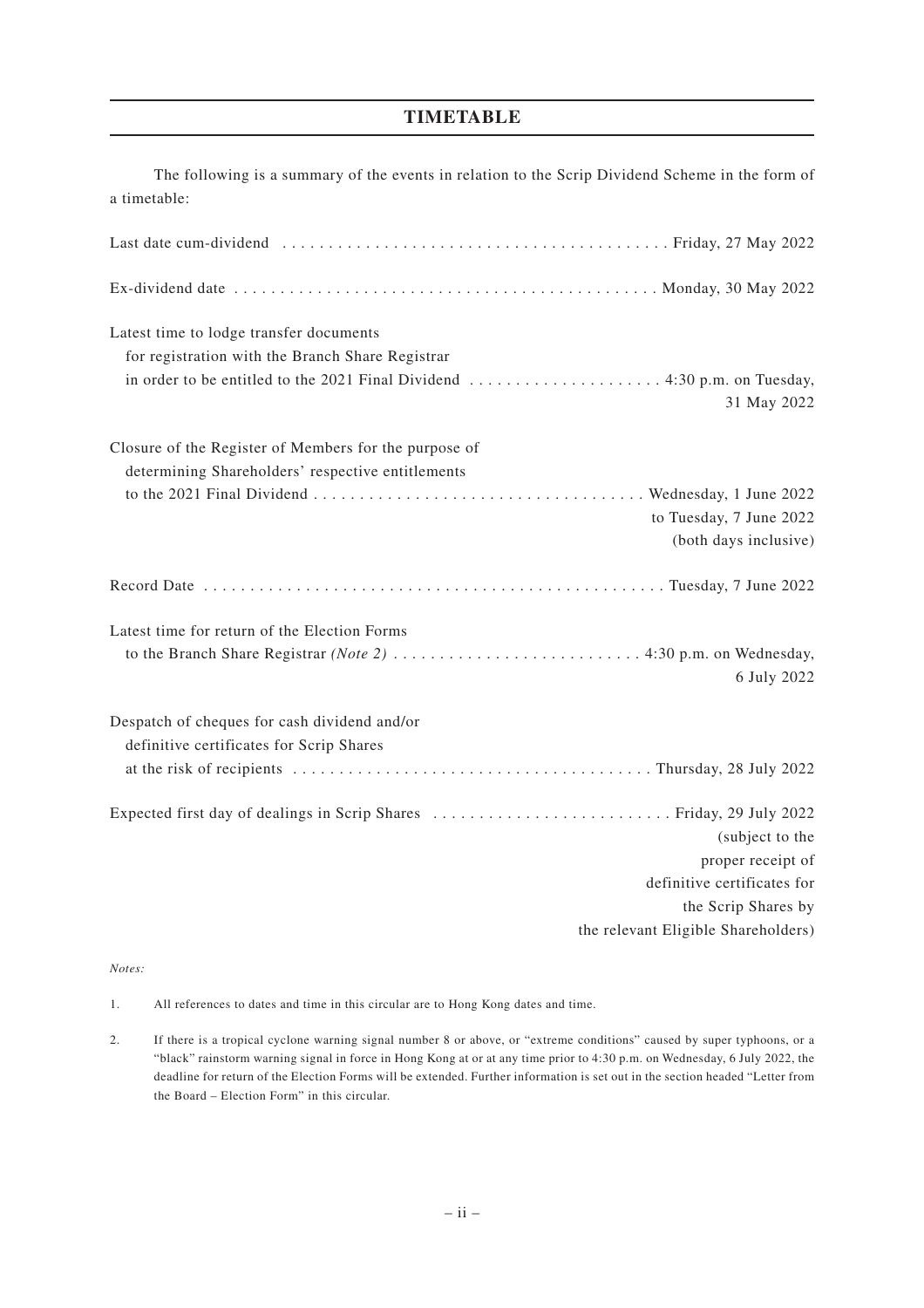# **DEFINITIONS**

*In this circular, unless the context otherwise requires, the following expressions shall have the following meanings:*

| "2021 Final Dividend"     | the final dividend of HK\$0.26 per Share for the year ended<br>31 December 2021 payable to the Shareholders whose<br>names were recorded on the Register of Members at the<br>close of business on the Record Date;                                  |  |  |  |
|---------------------------|------------------------------------------------------------------------------------------------------------------------------------------------------------------------------------------------------------------------------------------------------|--|--|--|
| "Board"                   | the board of directors of the Company;                                                                                                                                                                                                               |  |  |  |
| "Branch Share Registrar"  | the Company's Hong Kong branch share registrar and<br>transfer office, Tricor Investor Services Limited at Level<br>54, Hopewell Centre, 183 Queen's Road East, Hong Kong;                                                                           |  |  |  |
| "CCASS"                   | the Central Clearing and Settlement System;                                                                                                                                                                                                          |  |  |  |
| "Company"                 | China Aircraft Leasing Group Holdings Limited (中國飛機<br>租賃集團控股有限公司),<br>${\rm an}$<br>exempted<br>company<br>incorporated in the Cayman Islands with limited liability,<br>the shares of which are listed on the Main Board of the<br>Stock Exchange; |  |  |  |
| " $Directory$ "           | the director(s) of the Company;                                                                                                                                                                                                                      |  |  |  |
| "Election Form(s)"        | the form(s) of election in relation to the Scrip Dividend<br>Scheme for the Eligible Shareholders to elect to receive the<br>2021 Final Dividend wholly or partly in Scrip Shares<br>instead of in cash;                                             |  |  |  |
| "Eligible Shareholder(s)" | Shareholder(s) whose $name(s)$ was(were) recorded on the<br>Register of Members at the close of business on the Record<br>Date;                                                                                                                      |  |  |  |
| "Group"                   | the Company and its subsidiaries from time to time;                                                                                                                                                                                                  |  |  |  |
| "HK\$"                    | Hong Kong dollars, the lawful currency of Hong Kong;                                                                                                                                                                                                 |  |  |  |
| "Hong Kong"               | the Hong Kong Special Administrative Region of the PRC;                                                                                                                                                                                              |  |  |  |
| "Listing Rules"           | the Rules Governing the Listing of Securities on the Stock<br>Exchange, as amended or supplemented from time to time;                                                                                                                                |  |  |  |
| "Macau"                   | the Macau Special Administrative Region of the PRC;                                                                                                                                                                                                  |  |  |  |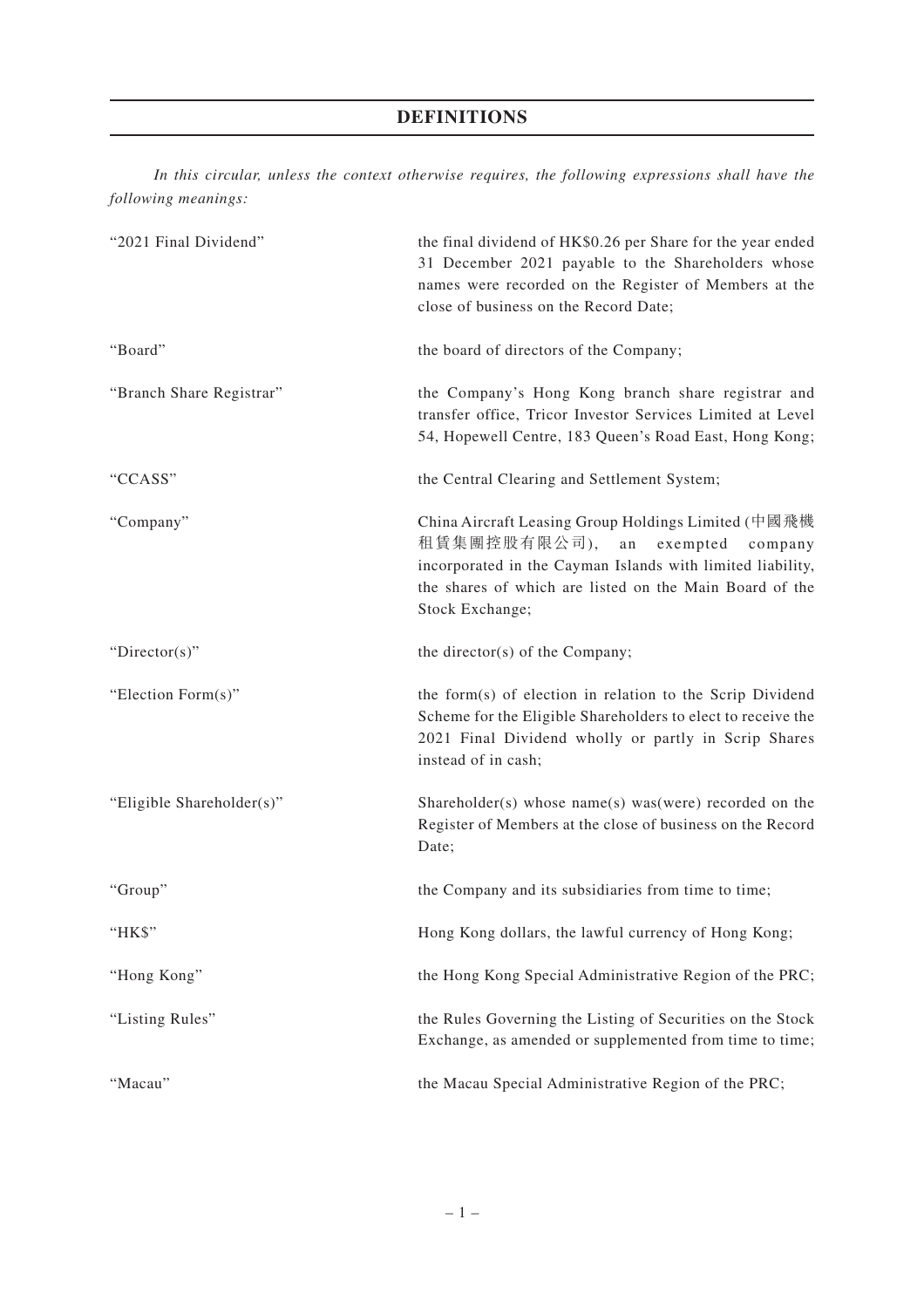# **DEFINITIONS**

| "Overseas Shareholder(s)" | Shareholder(s) whose address(es) as shown on the Register<br>of Members at the close of business on the Record Date<br>was (were) outside Hong Kong;                                                                                                          |  |  |  |
|---------------------------|---------------------------------------------------------------------------------------------------------------------------------------------------------------------------------------------------------------------------------------------------------------|--|--|--|
| "PRC"                     | the People's Republic of China, for the purpose of this<br>circular, excluding Hong Kong, Macau and Taiwan;                                                                                                                                                   |  |  |  |
| "Record Date"             | 7 June 2022, being the date for determining Shareholders'<br>respective entitlements to the 2021 Final Dividend;                                                                                                                                              |  |  |  |
| "Register of Members"     | the register of members of the Company;                                                                                                                                                                                                                       |  |  |  |
| "RMB"                     | Renminbi, the lawful currency of the PRC;                                                                                                                                                                                                                     |  |  |  |
| "Scrip Dividend Scheme"   | the scheme offering Eligible Shareholders the scrip<br>dividend option whereby Eligible Shareholders may elect<br>to receive the 2021 Final Dividend wholly or partly by the<br>allotment of Scrip Shares credited as fully paid in lieu of<br>cash dividend; |  |  |  |
| "Scrip Share(s)"          | new Share(s) to be allotted, issued and credited as fully<br>paid up under the Scrip Dividend Scheme;                                                                                                                                                         |  |  |  |
| "SFO"                     | Securities and Futures Ordinance (Chapter 571 of the Laws<br>of Hong Kong);                                                                                                                                                                                   |  |  |  |
| "Share $(s)$ "            | share(s) with par value of $HK$0.10$ each in the share<br>capital of the Company;                                                                                                                                                                             |  |  |  |
| "Shareholder(s)"          | holder(s) of the Shares;                                                                                                                                                                                                                                      |  |  |  |
| "Stock Exchange"          | The Stock Exchange of Hong Kong Limited;                                                                                                                                                                                                                      |  |  |  |
| "Takeovers Code"          | The Hong Kong Code on Takeovers and Mergers;                                                                                                                                                                                                                  |  |  |  |
| "US\$"                    | United States dollars, the lawful currency of the United<br>States of America;                                                                                                                                                                                |  |  |  |
| $``\%"$                   | per cent.                                                                                                                                                                                                                                                     |  |  |  |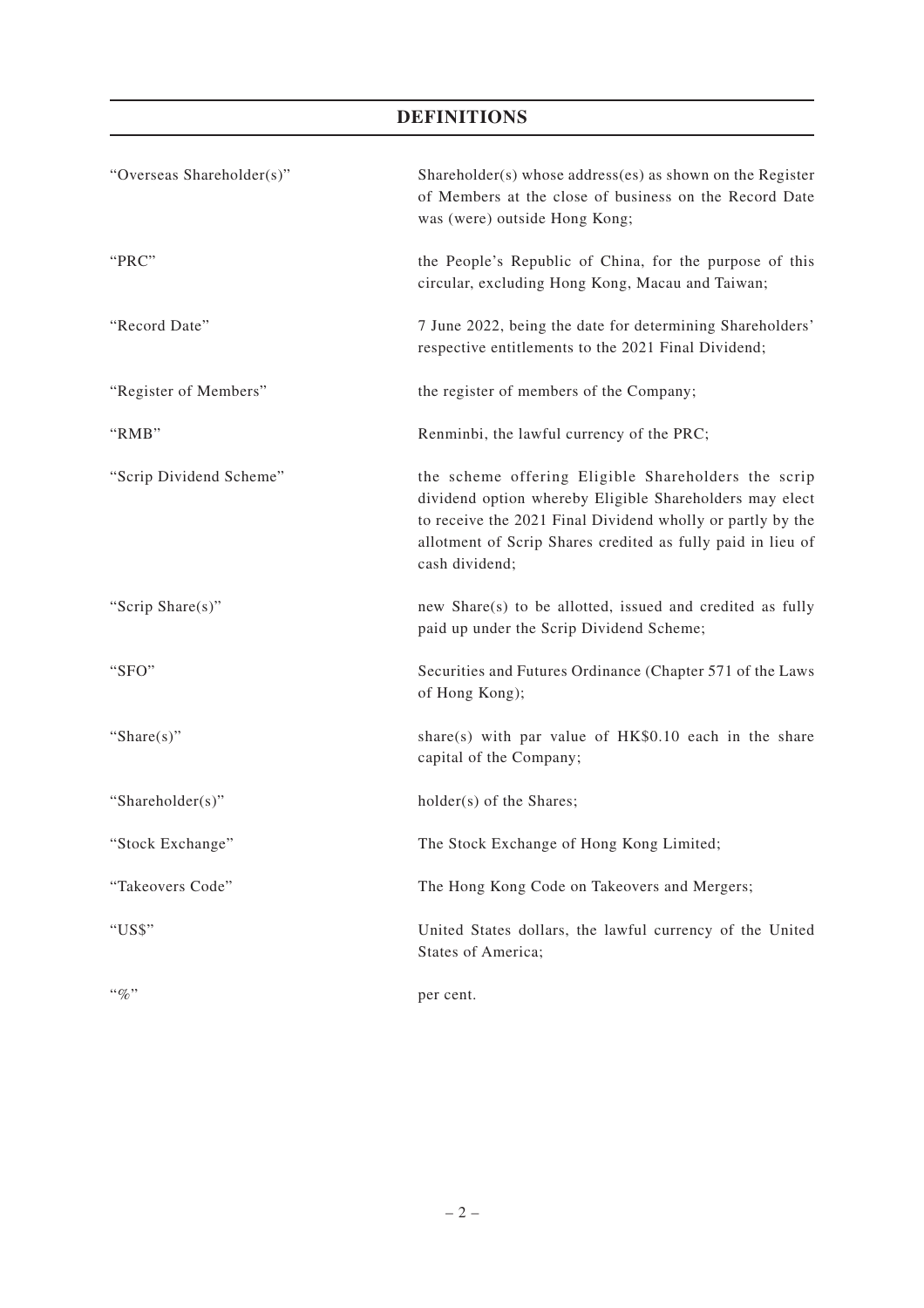

# **CHINA AIRCRAFT LEASING GROUP HOLDINGS LIMITED 中國飛機租賃集團控股有限公司**

*(Incorporated under the laws of the Cayman Islands with limited liability)* **(Stock code: 1848)**

*Executive Directors:* Dr. ZHAO Wei *(Chairman)* Mr. POON Ho Man *(Chief Executive Officer)* Ms. LIU Wanting *(Deputy Chief Executive Officer)*

*Non-executive Director:* Mr. WANG Hongyang

*Independent Non-executive Directors:* Mr. FAN Yan Hok, Philip Mr. CHEOK Albert Saychuan Dr. TSE Hiu Tung, Sheldon

*Registered office in the Cayman Islands:* Maples Corporate Services Limited PO Box 309, Ugland House Grand Cayman, KY1-1104 Cayman Islands

*Principal place of business in Hong Kong:* 32nd Floor, Far East Finance Centre 16 Harcourt Road Hong Kong

16 June 2022

*To the Shareholders*

Dear Sir or Madam,

# **SCRIP DIVIDEND SCHEME IN RELATION TO THE 2021 FINAL DIVIDEND**

### **INTRODUCTION**

On 16 March 2022, the Board announced the audited consolidated results of the Group for the year ended 31 December 2021 and recommended the payment of the 2021 Final Dividend which is payable to the Shareholders whose names were recorded on the Register of Members at the close of business on the Record Date in cash with a scrip dividend option to the Eligible Shareholders.

At the annual general meeting held on 23 May 2022, the Shareholders approved the payment of the 2021 Final Dividend as recommended by the Board.

The purposes of this circular are to (i) provide information relating to the Scrip Dividend Scheme, and (ii) set out the relevant procedures and conditions and the action to be taken by the Eligible Shareholders in relation thereto if they wish to participate in the Scrip Dividend Scheme.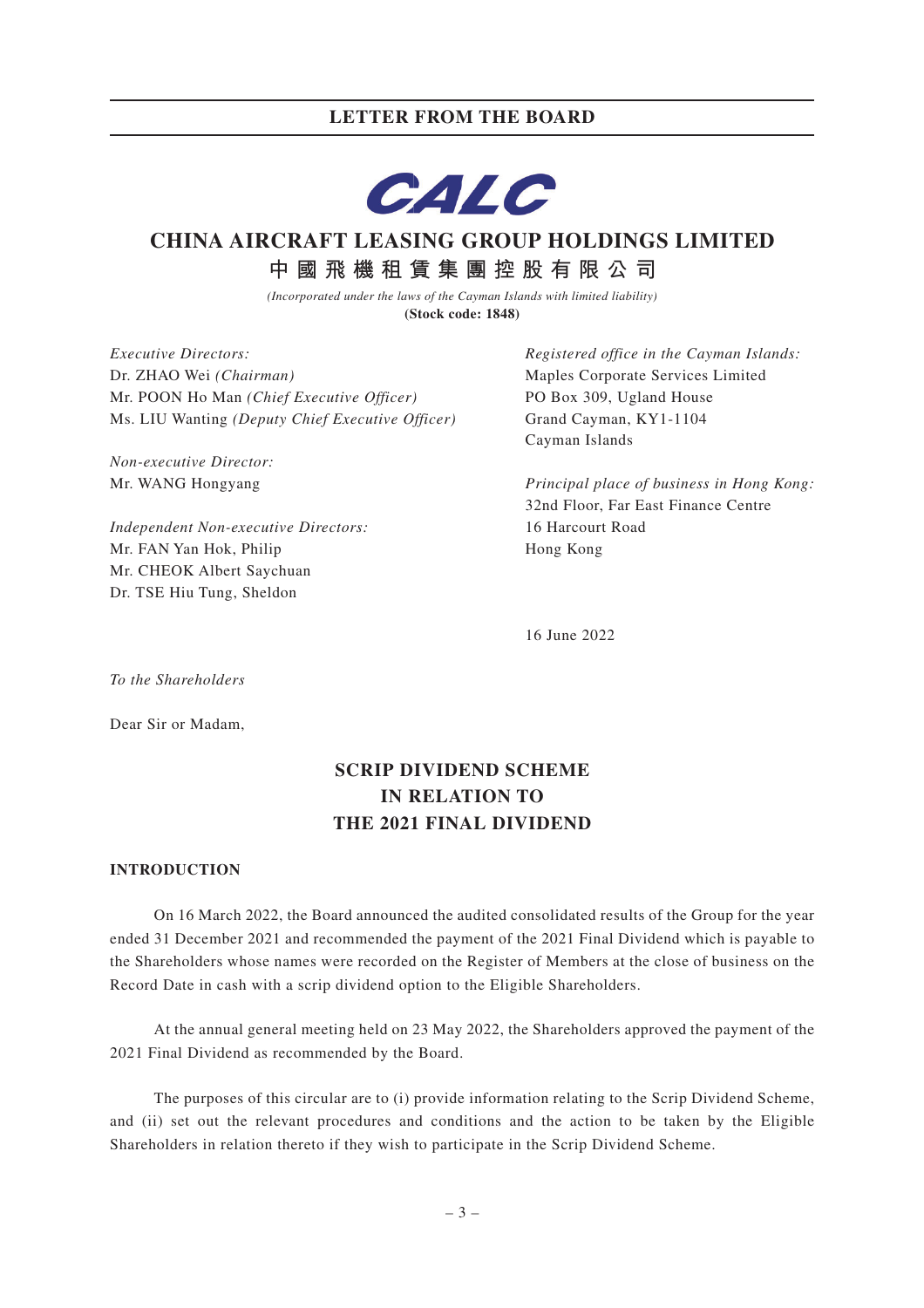#### **SCRIP DIVIDEND SCHEME**

Under the Scrip Dividend Scheme, the 2021 Final Dividend is payable in cash to the Shareholders whose names were recorded on the Register of Members at the close of business on the Record Date, with a scrip dividend option to the Eligible Shareholders.

For the purpose of determining Shareholders' respective entitlements to the 2021 Final Dividend, the Register of Members was closed from Wednesday, 1 June 2022 to Tuesday, 7 June 2022 (both days inclusive). The latest time by which transfers were accepted for registration for entitlement to the 2021 Final Dividend was 4:30 p.m. on Tuesday, 31 May 2022.

The Eligible Shareholders may elect to receive the 2021 Final Dividend in one of the following ways:

- (i) a cash dividend of HK\$0.26 per Share; or
- (ii) an allotment of such number of Scrip Shares credited as fully paid and having an aggregate market value (as calculated below) equal to, save for adjustment for fractions, the total amount of the 2021 Final Dividend which such Eligible Shareholders could otherwise elect to receive in cash (the "**Maximum Entitlement**"); or
- (iii) partly Scrip Shares not exceeding the Maximum Entitlement and the remainder in cash.

For the purpose of calculating the number of Scrip Shares to be allotted and issued under the Scrip Dividend Scheme, the price of a Scrip Share will be HK\$5.068, which is the average closing price of one existing Share as quoted on the Stock Exchange for the five consecutive trading days from Tuesday, 31 May 2022 to Tuesday, 7 June 2022. Accordingly, an Eligible Shareholder electing for Scrip Shares in respect of the 2021 Final Dividend under options (ii) and (iii) above will receive such number of Scrip Shares as calculated below:

|                                                                                        | Number of Shares held on the | 2021 Final Dividend per Share<br>(i.e. HK \$0.26)             |                                                                                                                                             |
|----------------------------------------------------------------------------------------|------------------------------|---------------------------------------------------------------|---------------------------------------------------------------------------------------------------------------------------------------------|
| Number of Scrip Shares to be<br>received (rounded down to<br>the nearest whole number) | Ξ                            | Record Date for which election<br>for Scrip Shares<br>is made | Average closing price of one existing Share<br>for the five consecutive trading days up to<br>and including<br>7 June 2022 (i.e. HK\$5.068) |

At the time the said price of a Scrip Share was determined, the Company had no information that was not publicly available that would, or would be likely to, have a material adverse effect on the realisable price of the Scrip Shares if the information were publicly available.

The Scrip Shares will rank pari passu in all aspects with the existing issued Shares on the date of allotment and issue of the Scrip Shares, and will rank in full for all future dividends and distribution which may be declared, made or paid (except for the 2021 Final Dividend).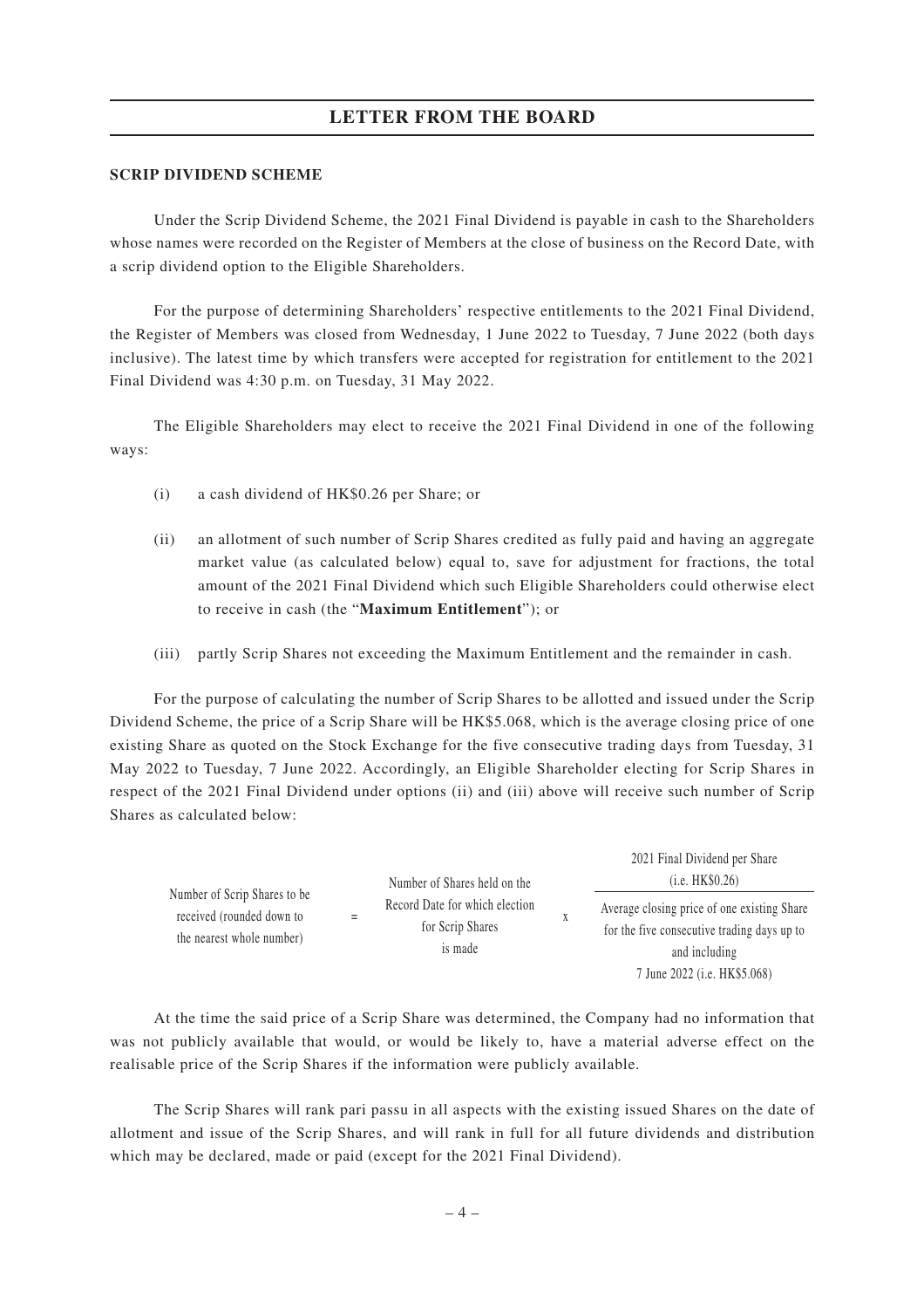The number of Scrip Shares to be issued to the Eligible Shareholders will be rounded down to the nearest whole number. Fractional entitlements to Scrip Shares under options (ii) and (iii) above will be disregarded and the benefit thereof will accrue to the Company.

### **EFFECT OF THE SCRIP DIVIDEND SCHEME**

Based on 743,535,237 Shares in issue as at the close of business on the Record Date, if no election for the Scrip Shares is received, the total cash dividend payable by the Company will be approximately HK\$193 million. If all Eligible Shareholders elect to receive their entitlements to the 2021 Final Dividend in form of Scrip Shares, the maximum number of Scrip Shares to be issued will be 38,145,059 Shares representing approximately 5.13% of the Shares in issue as at the close of business on the Record Date and approximately 4.88% of the then issued share capital of the Company as enlarged by the issue of the Scrip Shares.

As at the close of business on the Record Date, there were in aggregate 30,900,000 outstanding share options granted pursuant to the Company's share option scheme adopted on 23 June 2014. Save as disclosed above, there were no outstanding share options, warrants, securities which are convertible into Shares issued by the Company as at the close of business on the Record Date.

Eligible Shareholders should note that the Scrip Shares may give rise to notification requirements under Part XV of the SFO. Eligible Shareholders who are in any doubt as to how these provisions may affect them as a result of the issue of the Scrip Shares or as to their taxation position are recommended to consult their own professional advisers.

### **ADVANTAGES OF THE SCRIP DIVIDEND SCHEME**

The Scrip Dividend Scheme will give the Eligible Shareholders an opportunity to increase their investment in the Company at market value without incurring brokerage fees, stamp duty and related dealing costs. The Scrip Dividend Scheme will also benefit the Company to the extent that any cash which would otherwise have been paid to the Eligible Shareholders who elect to receive the Scrip Shares in lieu of the cash dividend, either in whole or in part, will be retained for use as working capital by the Company.

### **CONDITION OF THE SCRIP DIVIDEND SCHEME**

The Scrip Dividend Scheme is conditional upon the Listing Committee of the Stock Exchange granting listing of, and permission to deal in, the Scrip Shares to be allotted and issued in respect of the 2021 Final Dividend.

If this condition is not satisfied, the Scrip Dividend Scheme described in this circular will not become effective and the Election Forms will be void. The 2021 Final Dividend will then be paid wholly in cash.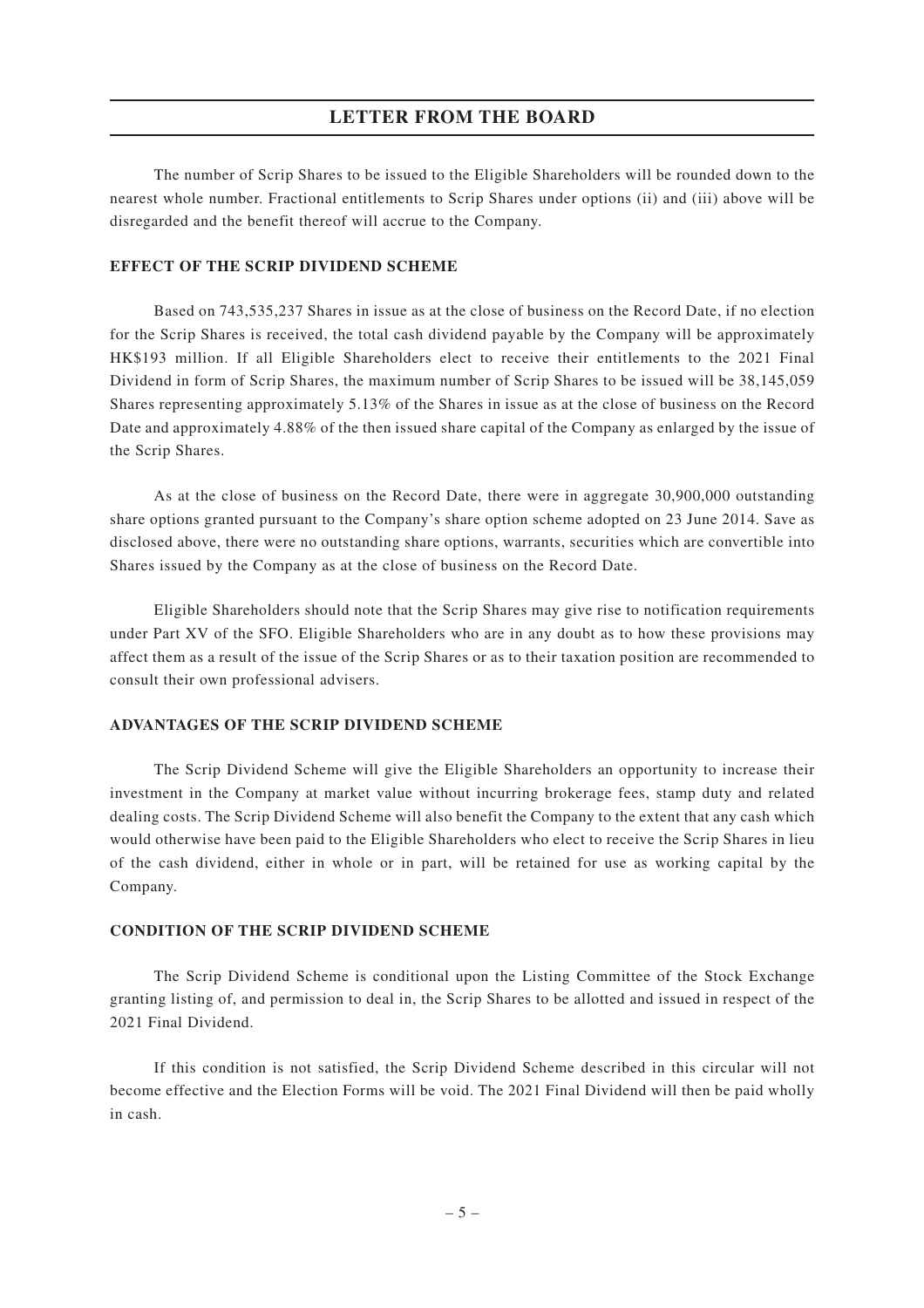As at the Record Date, China Everbright Limited held 283,417,693 Shares (representing approximately 38.12% of the Shares in issue). Assuming that China Everbright Limited elects to receive the 2021 Final Dividend wholly in Scrip Shares while all other Eligible Shareholders elect to or are deemed to have elected to receive the 2021 Final Dividend wholly in cash, its aggregate percentage holding of voting rights as a result of the receipt of such Scrip Shares will not cross the 2% creeper under the Takeovers Code and no obligation on the part of China Everbright Limited to make a general offer for the Shares under the Takeovers Code would arise.

As at the Record Date, Mr. POON Ho Man, an Executive Director and Chief Executive Officer of the Company, had a personal interest in 9,330,589 Shares (representing approximately 1.26% of the Shares in issue) and held 213,203,965 Shares (representing approximately 28.67% of the Shares in issue) jointly with Ms. Christina NG, representing an aggregate interest in approximately 29.93% of the Shares in issue. Mr. POON Ho Man has confirmed to the Board that he will not elect to receive the 2021 Final Dividend in form of Scrip Shares unless, prior to election, there is a disposal of his interests in the Shares to an independent third party. Mr. POON Ho Man has further indicated that such disposal is only in contemplation as at the Record Date and, in the event that such a disposal occurs prior to election, he will only elect to receive the 2021 Final Dividend in the form of Scrip Shares up to 700,000 Scrip Shares, plus the number of Scrip Shares which his reduced interest is entitled to elect to receive, to the extent such that his aggregate percentage holding of voting rights as a result of the receipt of such Scrip Shares will not cross 30% of the total issued share capital of the Company as enlarged by the issue of the Scrip Shares and no obligation on the part of Mr. POON Ho Man to make a general offer for the Shares under the Takeovers Code would arise. The Company will further ensure that any such disposal complies with the Listing Rules applicable to the Company from time to time.

In light of the above, no whitewash waiver application would be made to the Executive Director of the Corporate Finance Division of the Securities and Futures Commission or any delegate of the Executive Director.

### **ELECTION FORM**

An Election Form for Eligible Shareholders to elect to receive the 2021 Final Dividend wholly or partly in Scrip Shares in lieu of cash dividend is enclosed with this circular. **If you wish to receive the 2021 Final Dividend wholly in cash, you do not need to take any action.**

If you elect to receive the 2021 Final Dividend wholly in Scrip Shares, or partly in cash and partly in Scrip Shares, you should complete the enclosed Election Form. If you sign the Election Form but do not specify the number of Shares in respect of which you wish to receive Scrip Shares in lieu of the cash dividend, or if you elect to receive Scrip Shares in respect of a greater number of Shares than your registered holding as at the Record Date, then in either case, you will be deemed to have exercised your election to receive Scrip Shares only in respect of all the Shares registered in your name on the Record Date.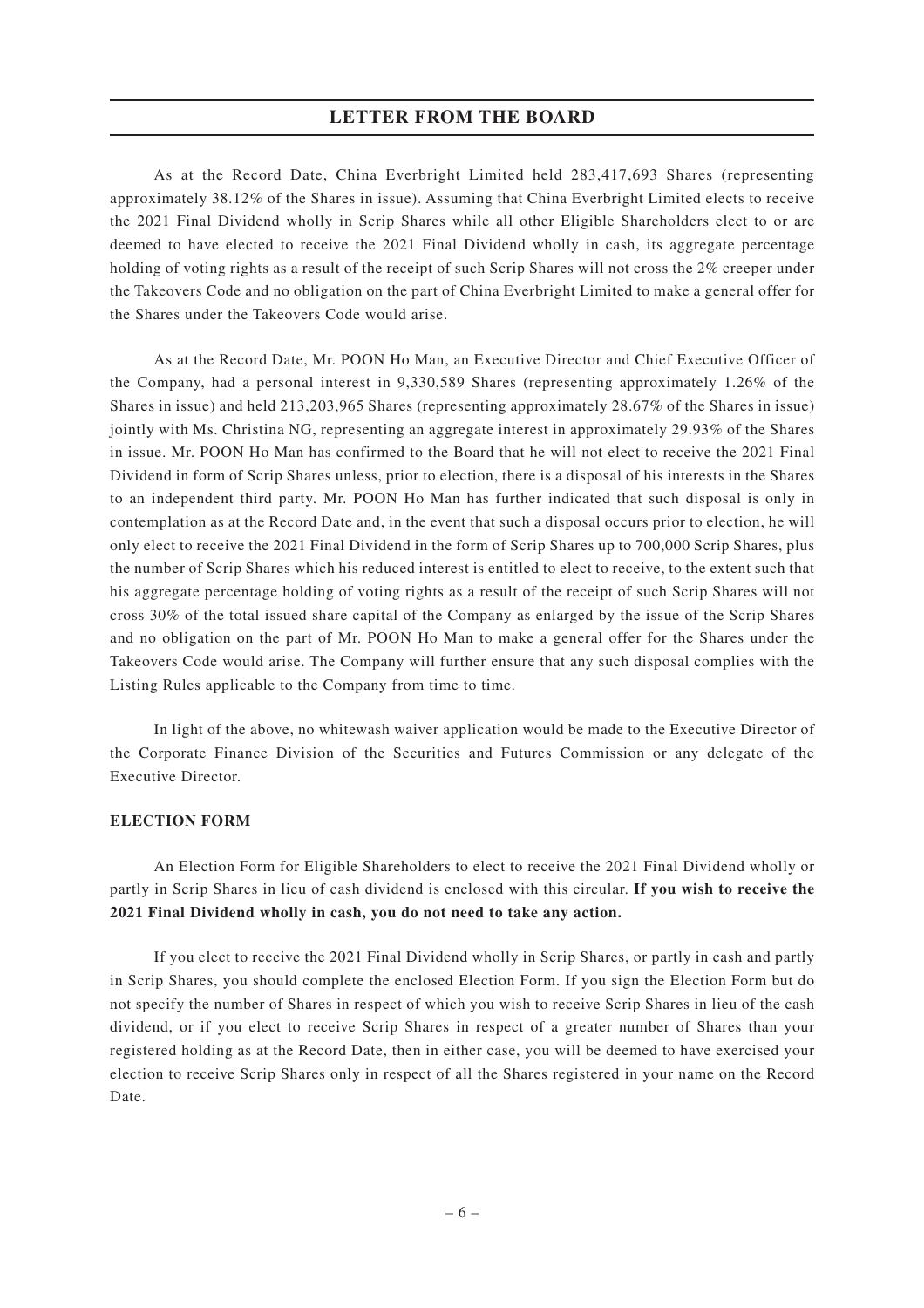The Election Forms should be completed in accordance with the instructions printed thereon and returned to the Branch Share Registrar at Level 54, Hopewell Centre, 183 Queen's Road East, Hong Kong so as to be received no later than 4:30 p.m. on Wednesday, 6 July 2022. Late submission of the Election Forms will not be accepted. Failure to complete and return the signed Election Forms in accordance with the instructions printed thereon will result in the relevant Shareholder's 2021 Final Dividend being paid wholly in the form of cash.

No acknowledgement of receipt of the Election Forms will be issued. Elections in respect of the 2021 Final Dividend cannot be in any way withdrawn, revoked, superseded or altered after the relevant Election Forms are signed and lodged with the Branch Share Registrar.

The latest time for return of the Election Forms will be extended, as the case may be, in accordance with (a) or (b) below if a tropical cyclone warning signal number 8 or above, or "extreme conditions" caused by super typhoons, or a "black" rainstorm warning signal is in force in Hong Kong:

- (a) at any time before 12:00 noon and no longer in force after 12:00 noon on 6 July 2022. The latest time for return of the Election Forms will be extended to 5:00 p.m. on the same business day; or
- (b) at any time between 12:00 noon and 4:30 p.m. on 6 July 2022. The latest time for return of the Election Forms will be extended to 4:30 p.m. on the next business day when none of the above warning signals is in force at any time between 9:00 a.m. and 4:30 p.m.

If you are a non-registered Shareholder, i.e., your Shares are held through an intermediary (for example, a bank, a custodian or a securities broker) or registered in the name of your nominee, you will not receive the Election Form. If you wish to receive Scrip Shares instead of cash, in whole or in part, in respect of the 2021 Final Dividend, please contact your intermediary or nominee directly.

### **OVERSEAS SHAREHOLDERS**

This circular and the Election Form will not be registered or filed under the securities laws or equivalent legislation of any jurisdiction. No Overseas Shareholder receiving a copy of this circular and/or the Election Form in any territory outside Hong Kong may treat the same as an invitation to participate in the Scrip Dividend Scheme unless such invitation could lawfully be made to him/her/it without the Company having to comply with any registration or other requirements or formalities in the relevant jurisdiction. Shareholders residing in a jurisdiction where it would be illegal for the Company to make such an invitation will be deemed to have received this circular and/or the Election Form for information only.

Based on the Register of Members as at the Record Date, there was 1 Overseas Shareholder with registered address in the PRC.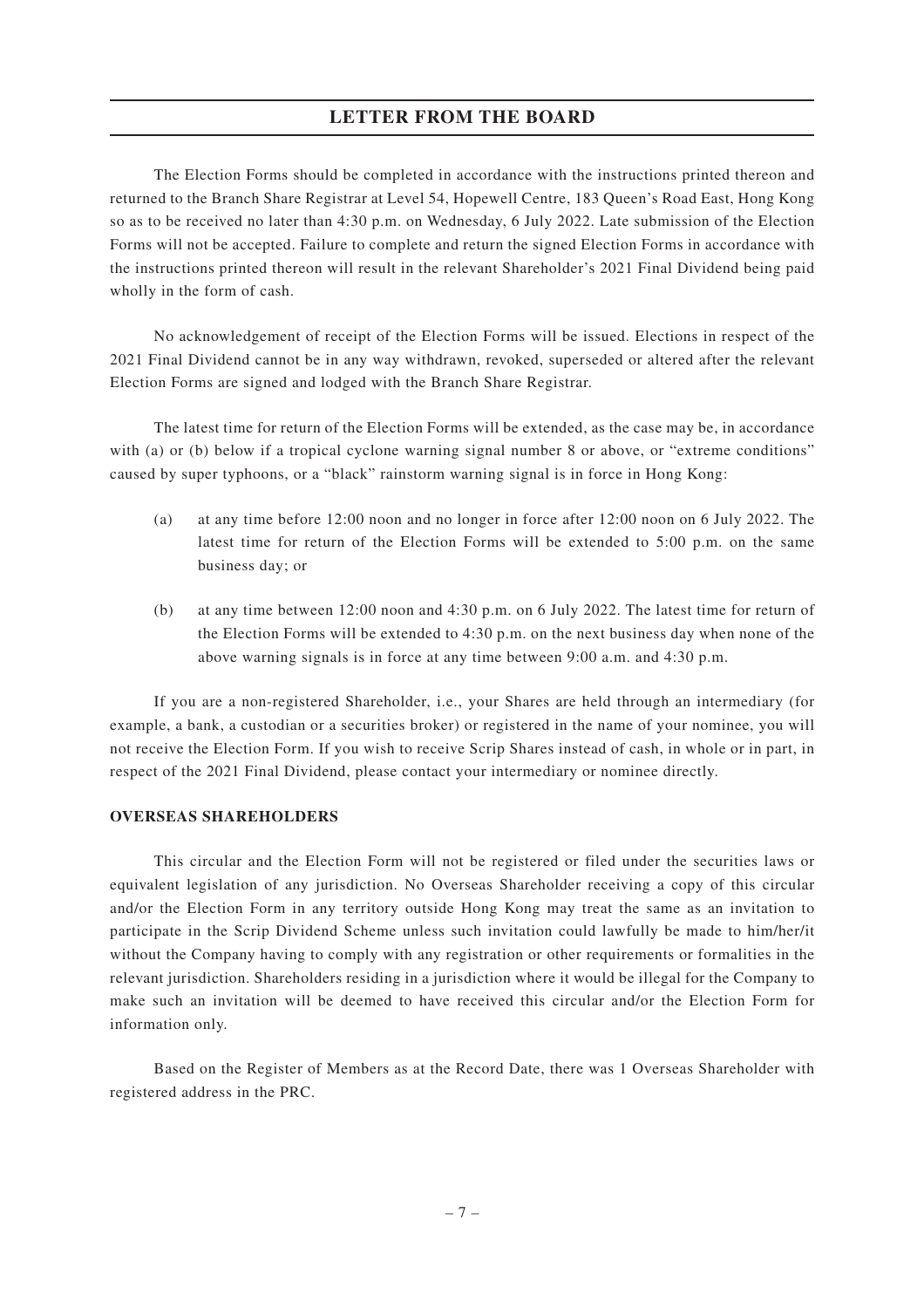In compliance with Rule  $13.36(2)(a)$  of the Listing Rules, the Board has made enquiries with its legal advisers on the laws of the PRC in relation to the extension of the Scrip Dividend Scheme to Overseas Shareholder with registered address in the PRC. Based on the advice of the legal advisers in the PRC, there is no explicit regulatory restrictions or prohibitions with respect to receipt of the Scrip Shares by the Overseas Shareholder with registered address in the PRC, but it is the responsibility of such Overseas Shareholder receiving the Scrip Shares to comply with any filing, registration or other legal requirements, governmental or regulatory procedures or any other similar formalities in the PRC. Accordingly, the Board is of the view that it is expedient to include the Overseas Shareholder having registered address in the PRC in the Scrip Dividend Scheme. As at the Record Date, there was 1 such Overseas Shareholder holding 266,500 Shares, representing approximately 0.04% of the Shares in issue.

The Scrip Dividend Scheme is open to all Eligible Shareholders. For the avoidance of doubt, the Scrip Shares are not being offered to the public (other than the Eligible Shareholders) and the Election Forms are non-transferable.

Notwithstanding the enquiries made by the Company with its legal advisers, it is the responsibility of any Overseas Shareholder wishing to receive Scrip Shares for the 2021 Final Dividend to satisfy himself/herself/itself as to full observance of the laws of any relevant jurisdiction, including obtaining any governmental or other consents or observing any requirement or formality which may be required. Overseas Shareholders who are in any doubt as to their positions should consult their own professional advisers.

### **STOCK EXCHANGE LISTING, CLEARING AND SETTLEMENT**

Application has been or will be made to the Stock Exchange for listing of, and permission to deal in, the Scrip Shares. It is expected that the cheques for cash dividends and/or the definitive certificates for the Scrip Shares (in case the Eligible Shareholders have elected to receive part or all of their 2021 Final Dividend in the form of Scrip Shares) will be posted to the respective Shareholders at their own risk on Thursday, 28 July 2022. Dealings in the Scrip Shares on the Stock Exchange are expected to commence on Friday, 29 July 2022, subject to the proper receipt of the definitive certificates for the Scrip Shares by the relevant Eligible Shareholders. All certificates for the Scrip Shares are non-renounceable.

Subject to the granting of the listing of, and permission to deal in, the Scrip Shares issued pursuant to the Scrip Dividend Scheme on the Stock Exchange, such Scrip Shares will be accepted as eligible securities by Hong Kong Securities Clearing Company Limited for deposit, clearance and settlement in CCASS with effect from the commencement date of dealings in the Scrip Shares on the Stock Exchange or such other date as determined by Hong Kong Securities Clearing Company Limited. All activities under CCASS are subject to the General Rules of CCASS and CCASS Operational Procedures in effect from time to time. Shareholders should seek the advice of their licensed securities dealer or registered institution in securities or other professional adviser for details of these settlement arrangements and how such arrangements will affect their rights and interests.

The Shares are listed, and dealt in, on the Stock Exchange. In February 2017 and December 2021, the Group issued US\$200 million 5.5% bonds due 2024 and US\$100 million 4.85% notes due 2024 under its medium term note programme respectively. Both US\$ debt securities are listed on the Stock Exchange. Please refer to the announcements of the Company dated 28 February 2017 and 24 December 2021 respectively. As at the Record Date, the total carrying amount of such US\$ debt securities was US\$291.4 million.